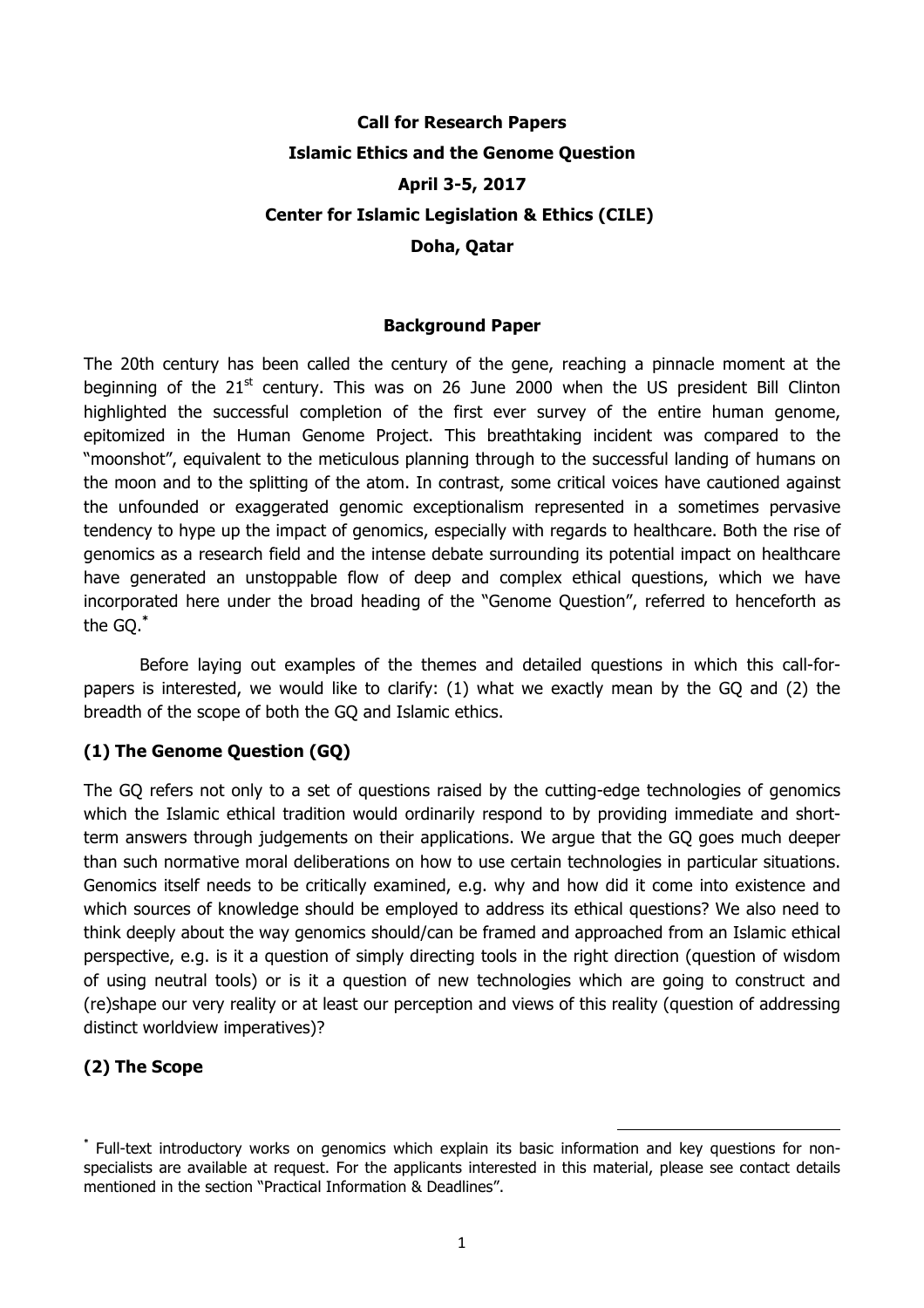The scope of the GQ is considerably broad to the extent that it encompasses the greater part of the bioethical questions, albeit usually conflated with new dimensions and complexities, which one comes across in many other fields of biomedical sciences like assisted reproductive technologies, genetic enhancement, research involving human subjects, genetic engineering, etc. Thus, dealing with the GQ will eventually lead to taking the whole field of bioethics into consideration.

The breadth and depth of the GQ should also be coupled with recognizing the considerably broad scope of Islamic ethics, so that Islamic ethics can effectively address the challenges posed by the GQ. Although we totally defend the centrality of Islamic jurisprudence  $(figh)$  in developing ethical discourse rooted in the Islamic tradition, we equally problematize the proposition which reduces Islamic ethics to *figh* only. Besides *figh*, many other disciplines should be employed and mobilized in order to produce a rigorous and productive Islamic ethical discourse on the GQ. Such disciplines include, but not limited to, philosophy, theology, Sufism, Quran exegesis, Hadith commentaries and belles-lettres (adab). Submissions which address the GQ from the perspective of one of these disciplines or, preferably, combine more than one, are all welcome. Below, we give some illustrative examples of the themes and detailed questions which prospective applicants may address in their submitted abstracts and subsequent papers.

#### **(3) Themes and Detailed Questions: Illustrative Examples**

• Genomics: Negotiating the scope, boundaries and objectives

From the very beginning, the main promise of genomics was to cure stubborn diseases like Alzheimer's, diabetes and cancer by attacking their genetic roots. The main thesis is that understanding how combinations of disease-causing genes, not just individual genes, interact with each other and with environmental factors, will lead to the development of new drugs, to individually designed treatments and possibly even to the correction of gene flaws before birth. In other circumstances, intervention can be preventive in nature, taking the form of guidelines to recommend changes in lifestyle habits so as to lower one's susceptibility to certain diseases. Applied in these ways, genomics remains within the conventional boundaries of medicine, namely providing curative or preventive tools for healthcare.

However, the wealth of information provided by genomics, updated almost on a daily basis, has increasingly demonstrated the possibility of not just 'fixing' the problems of those who have gene flaws (curing the sick) but also 'improving' the performance of those who already have good functioning genes (enhancing the healthy). Enhancement technologies range from nootropics capable of enhancing cognitive abilities to distraction osteogenesis, a surgical technique capable of increasing height through limb lengthening. As a further clarifying example, we can refer to erythropoietin (EPO), a hormone produced by the kidneys that stimulates red blood cell production. The injection of EPO was first introduced to help dialysis patients (curing the sick). Today, EPO injection has become a popular performance enhancer for distance runners, cyclists, and crosscountry skiers (enhancing the healthy). This technique improves the production of oxygen-carrying red blood cells which is a key factor in endurance. After successful trials on animals, scientists are now working on humans to develop EPO gene therapy, so as to be able to insert a new copy of the gene that produces the EPO. This may lead soon to genetically modified runners and cyclists who will be able to generate higher-than-normal levels of their own natural EPO. Rigorous ethical evaluation of such enhancement technologies cannot exclusively focus on their applications and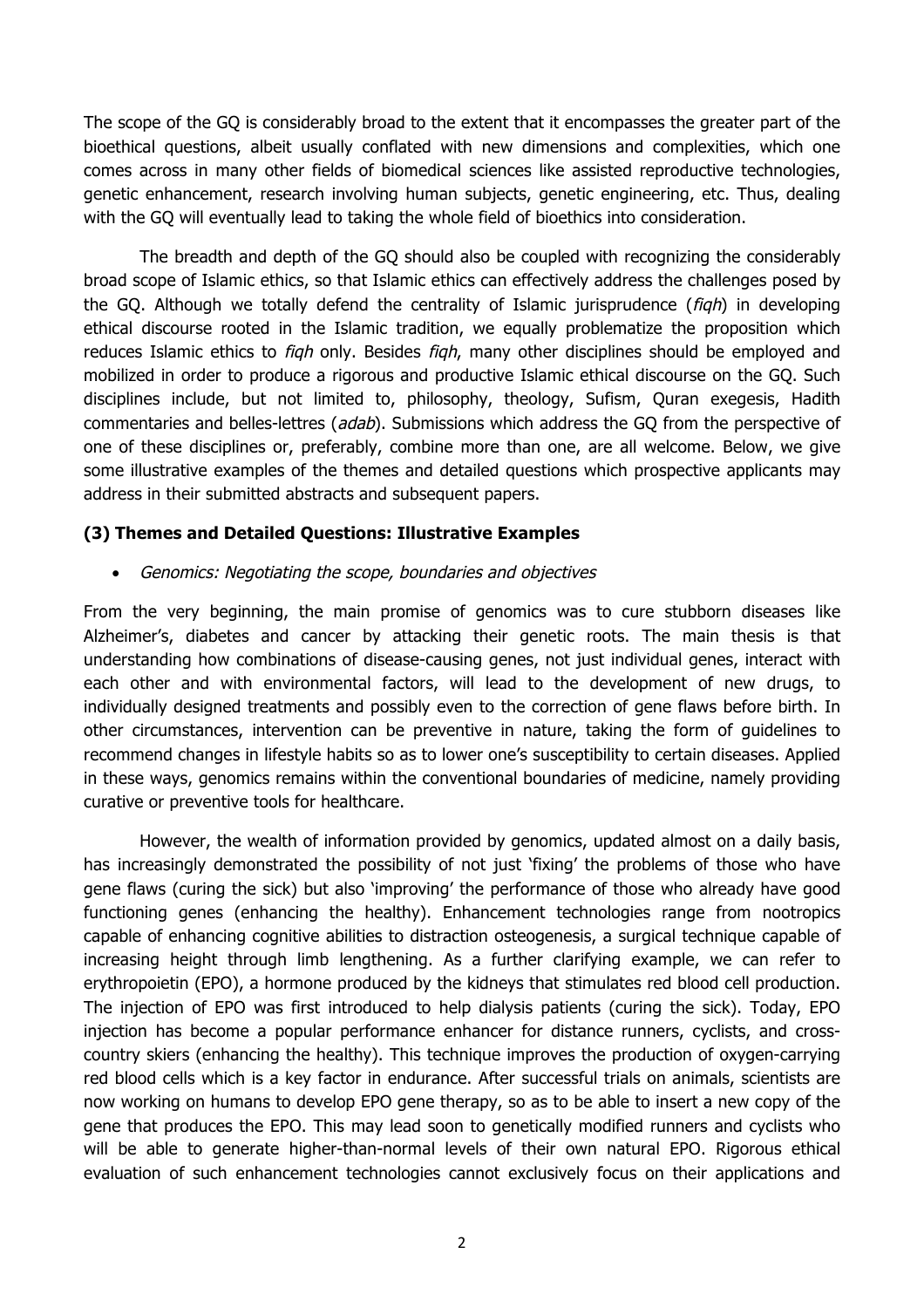consider only how safe they are from a medical perspective. Medicine, like many other professions, is a practice with *telos* (purpose or goal) which guides and constrains it. Thus, what should be questioned first is the *telos* rather than the praxis (specific application), e.g. can/should enhancement be part of the goals of genomics or medicine in general? If yes, on what ethical grounds? And would it then be scaled as equal, less or even more significant than the other two objectives, namely treatment and prevention?

We try here to give a clue to how prospective submissions can contribute to this debate. One can think of examining the discourse on the objectives of medicine (*magasid al-tibb*) in the Islamic tradition and how (un)changeable these objectives are in the light of various spatial and temporal circumstances. An in-depth and critical study of this discourse can be of added value to addressing questions like "what is genomics for?" "Why is it developed, used, and esteemed?" "Toward what ends is it taking us?" As a follow-up step, one would further examine the possible similarities and differences between medical treatment and enhancement from an Islamic ethical perspective and how these (dis)similarities may affect a whole range of religious rulings (ahkam) pertinent to various applications of enhancement technologies. It is to be noted that the subtle, but crucial, differences between medical treatment and enhancement still did not find their way to the mainstream Islamic bioethical discourse on genomics, which is still usually labeled as a new form of medical treatment. Insights from Islamic theology and philosophy can also help studying the connections and relations between enhancement on one hand and key ethical concepts on the other hand, including human agency and ethical excellence. One needs to ask questions like: "to whom will the achievements of the above-mentioned genetically-enhanced runners and cyclists be credited - to the athletes themselves, or to the ones who developed the EOP gene therapy for them?" The same questions would also apply if enhancement technologies were employed for achieving religious purposes like memorizing the Quran in a better and faster way. To problematize the issue a bit more, do enhancement technologies pose a threat to human agency on the basis of which persons are to be blamed or praised for the performances?

#### • Islamic Ethics: Revisiting Key Concepts

Islamic ethics, as a consistent and coherent system, is composed of a vast network of concepts, each of which contributes to the edifice of this system. The exponential increase in knowledge about humans' genetic make-up continue to question, problematize and sometimes even challenge many of our taken-for-granted perceptions of ethical concepts. Through this call-for-papers, we are looking for submissions which can provide fundamental inquiries and analyses of some key ethical concepts relevant to the field of genomics. Below are a few representative examples:

(i) What makes us distinctively human? Which factors make the members of the human species so diverse and different from each other? The wealth of information provided by genomics often has a bearing on these questions, influencing how we define and understand ourselves, how identities are formed and constituted. The complete sequence of the human genome made researchers think deeply about how far our genes dictate our humanness. Some ethicists spoke about the human genome as a biological living constitution which remakes how we, as individuals and as a species, interpret our obligations to each other and to other entities on earth. Others went even further, asking whether the genome is the secular equivalent of the soul. We welcome submissions which can engage with these questions and debates from an Islamic ethical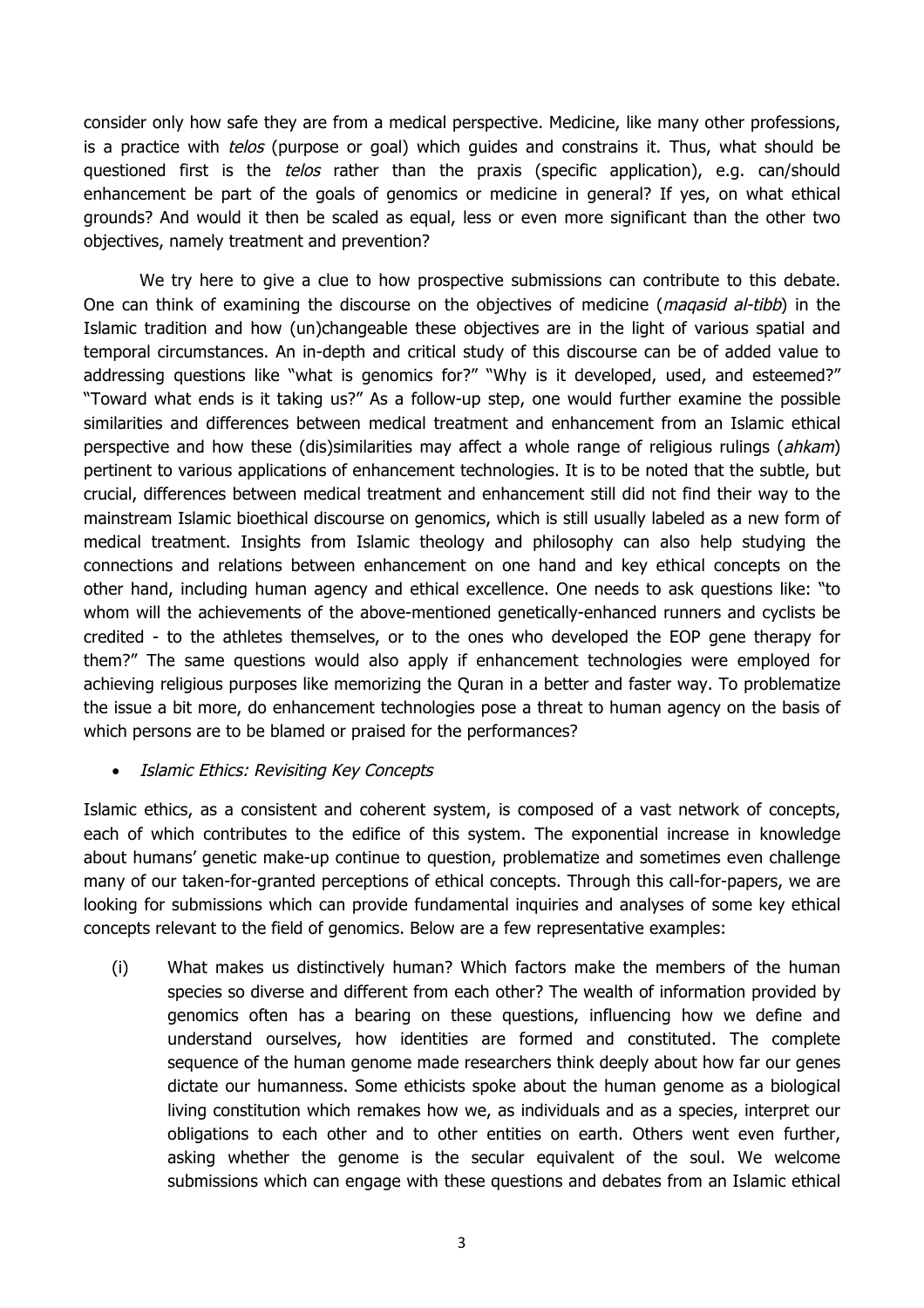perspective. One can think of revisiting the discussions on the nature of the soul in various Islamic disciplines (e.g. the dualist theories advocated by Muslim philosophers versus the monist, physicalist models proposed by theologians) in the light of the newly revealed knowledge. Similarly relevant are the discussions on the distinctive and vital functions of the soul whose critical revision may help us differentiate between the enhancement technologies which are trying to modify the body and those which intervene in the work of the soul.

(ii) Determining the boundaries between what is 'normal/natural' and 'abnormal/unnatural' is another dilemma which genomics considerably added to its original elusiveness and difficulty to grasp. The general rule is that preserving or restoring normalcy is an ethical act whereas the opposite is unethical. The set of questions which genomics has made indispensable in this regard include the following: what does normalcy exactly mean?; against what metrics can it be measured and judged; and what makes the alteration of normalcy an act of acceptable improvement in one case, while in another an objectionable act of changing God's creation? Genomics and related fields have shown that our genes cannot easily be divided into either normal or abnormal. For instance, the blue-eyed gene is not the defective version of the brown-eyed gene and the same can be said about the red-haired gene and the brown-haired gene. These are all just alternative versions of the same genetic 'paragraph'; all equally fit, valid and normal. To a certain degree, the same rationale even applies to the genes usually related with certain diseases like the sickle-cell mutation which can be mildly harmful for those who have one copy of it, or fatal for those who have two copies. However, people with this mutation are far less likely to have the malaria parasite. So what is (ab)normal in such cases?

Attempts to clear up the burred boundaries between what is 'normal/natural' and 'abnormal/unnatural' have a long history in the Islamic tradition. Based on a number of references in the Quran and Sunna, some of the pre-modern cosmetic practices including plucking the eyebrows and hair extension, in specific circumstances, were condemned because they were seen as part of the Satan's scheme of tempting humans to change God's creation and the innate nature of their being. The same line of argumentation was used by many contemporary Muslim religious scholars when they were asked about specific (cosmetic) surgeries which change one's external look. The source of knowledge which guided these discussions and their conclusions was scriptural in nature. What would the line of argumentation and the whole discourse look like when genomics is added as an extra source of knowledge where discussions focus particularly on 'fixing' or 'changing' genes? Does discovering the genome and reading its content mean that God has given us the permission to change human nature? Is it a call from God to transcend and remake our nature and alter it for the better? Or is it a test from God to see if we will voluntarily remain within the boundaries of God's creatures or we will strive to be rival gods and act as (co-)creators?

(iii) The perennial debate on determinism and free will has also acquired new dimensions, complexities and nuances with the advent of genomics. The more the Human Genome Project advanced the more it became clear that the number of genes in the human genome will be much less than what was earlier predicted. From initial predictions, ranging between 80,000 and 200,000, the estimated number came to be around 30,000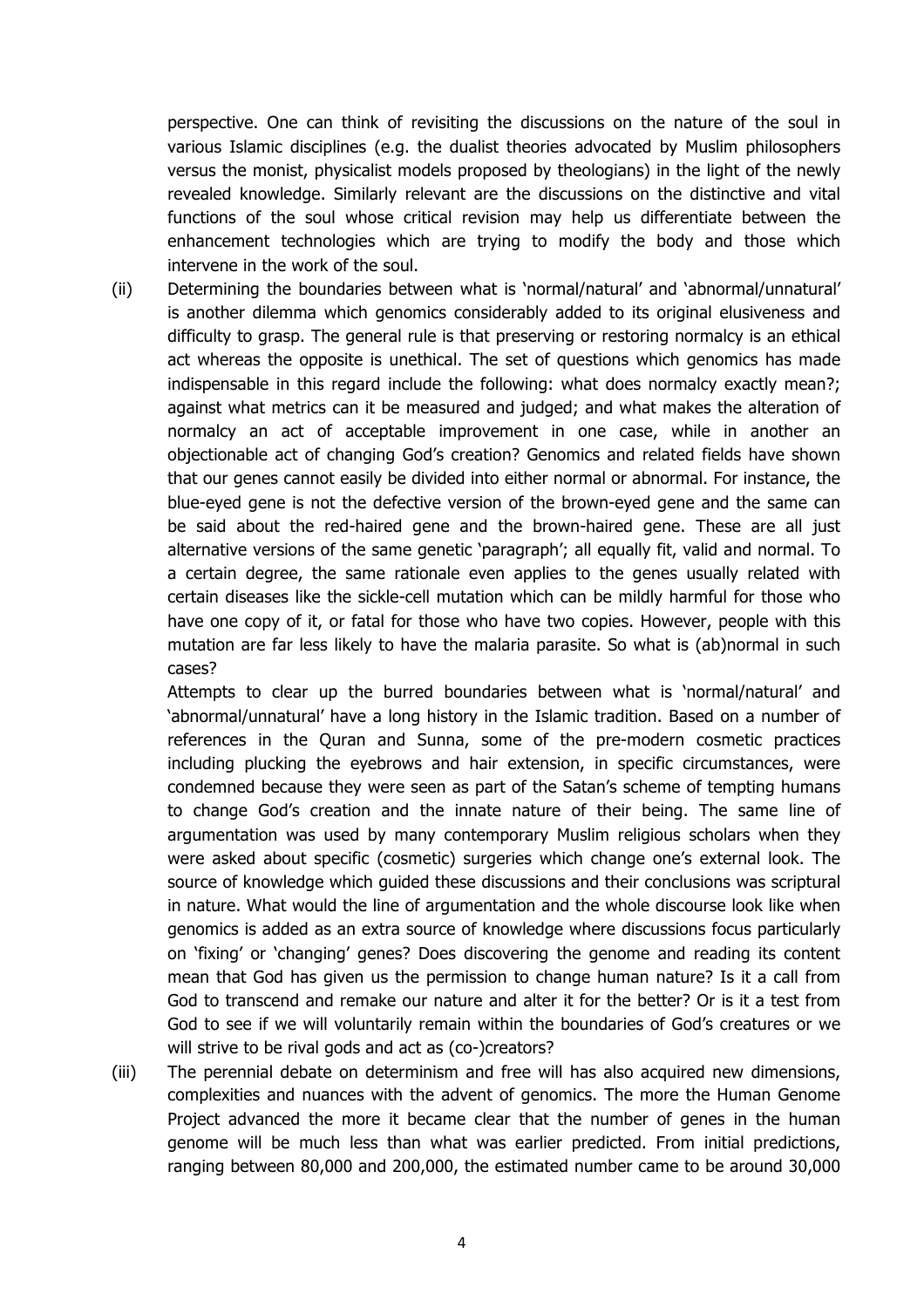protein-coding genes. Both scientists and philosophers found it highly improbable that our lives can be deterministically governed by this small number of genes. They argued that our lives, even including our health in its narrow medical and biological sense, are too complex and diverse to be determined by this meager constellation of genes. However, these results did not erode the scientific fact that genes do influence human development and that there is an established connection between one's genes (genotypes) and many physical traits (phenotypes). Additionally, the connection between certain diseases and gene mutations is strikingly deterministic in the sense that the cause sometimes will be in the genes and nowhere else. For instance, if an individual has the Huntington's mutation then he/she will get the disease in a deterministic way and it does not matter if he/she smokes, takes vitamin pills, or if he/she is an athlete or an idle person.

Which insights would the expansive Islamic discussions on predestination add to the contemporary debate on genetic determinism? Conversely, what does the new information provided by genomics contribute to narrowing or maybe widening the scope of disagreements and polarizations on determinism and free will among Muslim theologians? Is it, ethically speaking, problematic or even objectionable to reveal part of someone's destiny (e.g. developing the Huntington's disease later in one's life) when genomics makes such information available? Do genetic determinism, promoted by some progressive scientists, and theological determinism, advocated by certain groups in the Islamic tradition, start from (un)identical premises or try to achieve (dis)similar ends? How demonstrable is the argument that the former is an attempt to sacralize science at the cost of belief in Omniscient God whereas the latter tries to prove the contrary?

#### **(4) Concluding Remarks**

The list of themes and questions mentioned above is by no means exhaustive. There are many further examples that may lend themselves to even more thought-provoking and critical questions, e.g. the borderline between benefits and harms (*masalih wa mafasid*) and how to balance between them when they compete with each other in the age of genomics, the role of economics in guiding the debate about benefit-harm assessment by sometimes giving more weight to the potential profit involved for corporations which develop expensive drugs than to the more basic but cheaper and less profitable medical treatments and preventive medicine; the seen and the unseen worlds ('alam al-ghayb wa 'alam al-shahada) and if genomics could move some information from one realm to the other, what are the ethical implications of this shift, the role of ontological and epistemological assumptions in dealing with all these questions, etc. Submissions on any of these examples and their likes are also welcome. What we do care about in the submissions is that they: (a) consider both sides of the topic (viz. Islamic ethics and genomics), as outlined in the first two sections; (b) avoid adopting an atomistic approach which delves into minute and fragmented details without linking them to the big picture; and (c) provide rigorous and in-depth analysis of the material they deal with in a way that leads to producing scholarly knowledge with added value to the addressed topic.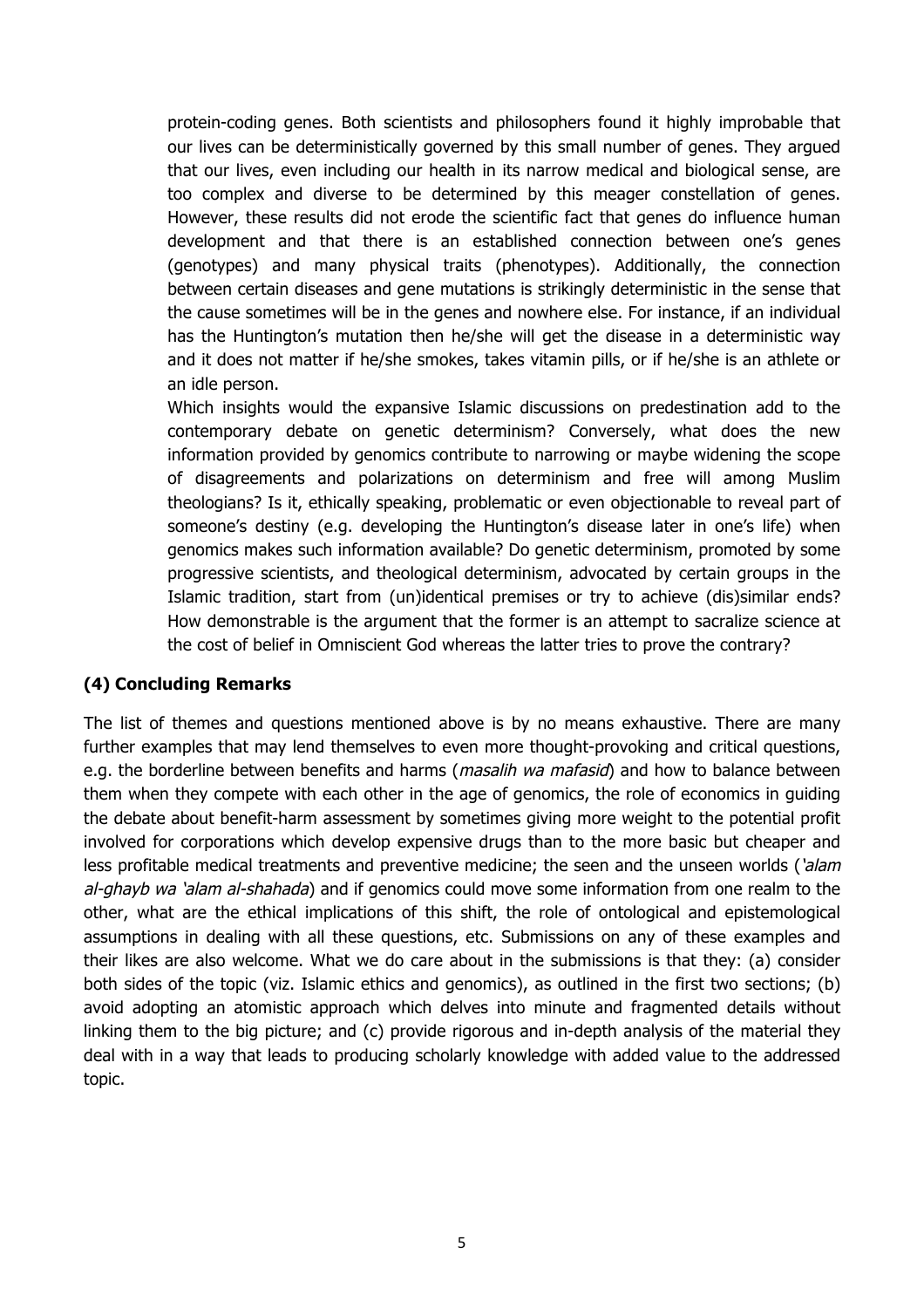#### **Practical Information & Deadlines**

Prospective applicants should send:

(a) An abstract (300-500 words), describing the research's core ideas and how they will be addressed in the light of this Background Paper, and

(b) A brief biography (max. 500 words) outlining the applicant's academic background, main research interests and key publications.

Submissions (abstracts, bios and full papers) can be written in either **English or Arabic**.

Authors whose abstracts are accepted will receive an invitation to provide their full papers (between 7,000 and 10,000 words) within the deadline specified below. The authors of a selection of the accepted papers will be invited to participate in the seminar and the other accepted papers will be considered for the publication project.

#### **Plan of the Refereed Publication with Brill Publishers:**

In April 2016, CILE signed an agreement with Brill to launch the refereed Journal of Islamic Ethics  $(JIE)$ . A thematic issue in the  $JIE$  is one of the planned deliverables of the abovementioned publication project "Islamic Ethics and the Genome Question". Thus, accepted submissions in this call-for-papers will undergo the usual peer-review process for inclusion in the publication project.

#### **Benefits**

CILE will offer the authors of accepted papers the following benefits:

- Refereed publication
- Cover of the costs of making the publication available via open access.

For those who will be invited to present their papers during the closed seminar, the following additional benefits apply:

- Travel and accommodation costs during the three days of the seminar.
- Translation of the submitted paper into Arabic or English.

#### **Important Dates:**

- July 31, 2016: Deadline for receiving abstracts and bios. Please read the attached Background Paper carefully before writing the abstract.
- August 15, 2016: Authors whose abstracts are accepted will be notified and invited to write the full papers.
- January 05, 2017: Deadline for receiving the full papers.
- January 31, 2017: Authors whose papers are accepted will be notified.
- February 01, 2017: Accepted papers will be sent for translation into Arabic or English.